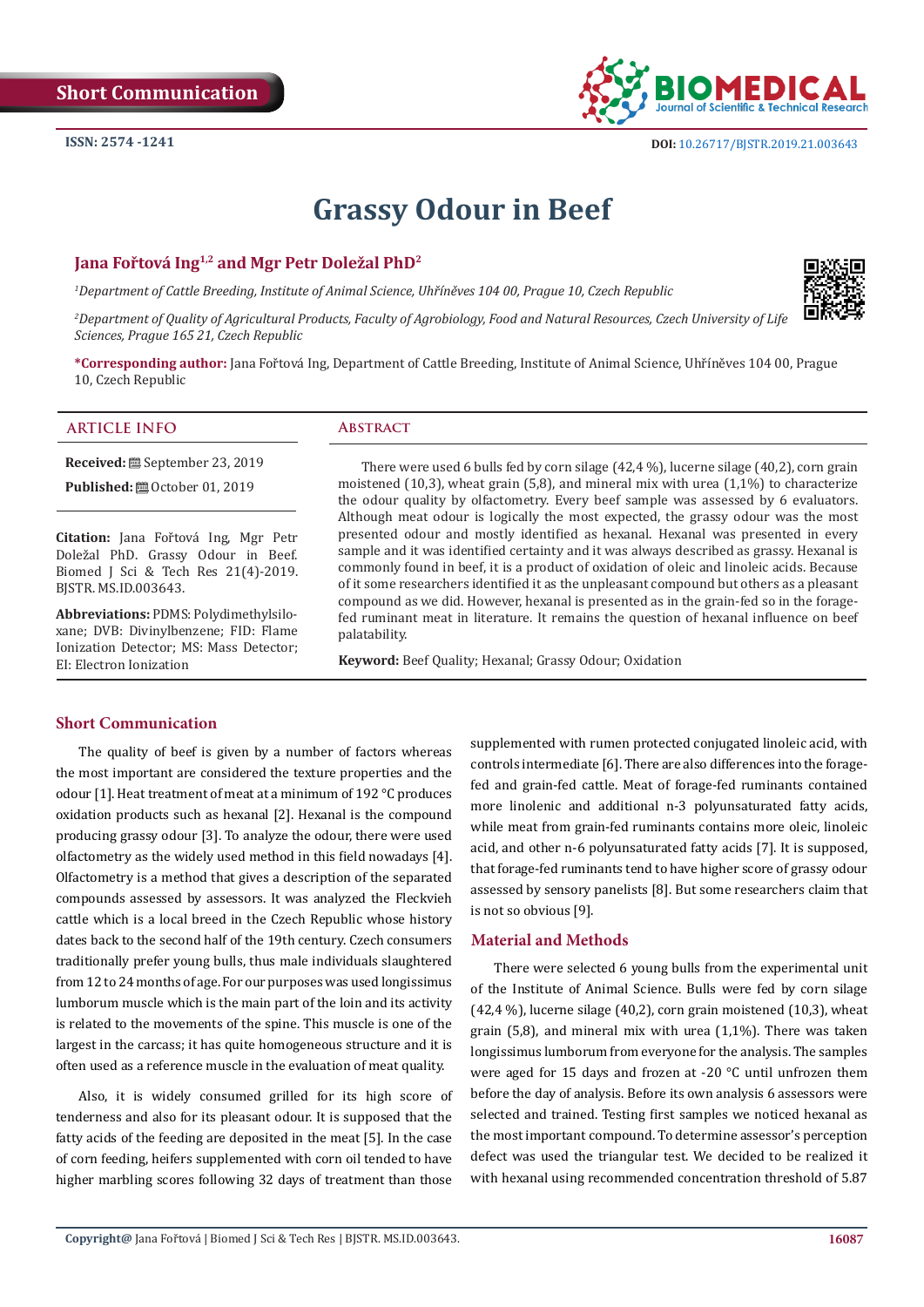ppm [10]. We did a dilution test to determine the threshold but also possibly changes in odour perception which were not detected. Than the assessors were trained using five steps: introduction of GC-O methods to the panelists during 2 days of theory lectures; vocabulary training using standard compounds; training with reference mixture; sniffing the product of interest; monitoring and further training of the panel twice per month using reference mixture.

The vocabulary was set according to literature as odours that may appear in a beef sample and using examples [11]. The sample were grilled at 200°C to get 70 °C of internal temperature of meat measured by thermometer, homogenized, weighed 2 grams of it and added 4ml of mili Q watter into to 10ml vial to simulate the eating process. There were preparated 6 samples of one meat to every assessor. There were used SMPE sorption on polydimethylsiloxane/ divinylbenzene (PDMS/DVB) pink fiber of 65 μm film thickness from Supelco (Madrid, Spain). The sample were sorbed 40 minutes and then placed into gas gromatograph to analyze. To determine the linear retention index, the C7-C40 saturated alkane mix (Supelco) was used. Ultrapure water (generated using Aqual® 35, Aqual, Brno, Czech Republic) was utilized for extraction. For qualitative and quantitative analyses, multidimensional gas chromatography coupled to a flame ionization detector and a mass spectrometry detector (MDGC/FID/MS) was used. The MDGC/FID/ MS system was also equipped with GC-2010 and the autosampler AOC20i (Shimadzu, Kyoto, Japan). The first dimension of the chromatographic system was the GC-FID system.

A fused-silica capillary SLB-5ms column (30 m, i.d. 0.32 mm, 1.0 μm d.f., Supelco, USA) was used for the separation. The samples (1 μL) were injected in the inlet in the split less mode and were heated at 250 °C. He (purity 5.0) was used as the carrier gas with a linear velocity of 1.14 mL/min (115.9 kPa). The flame ionization detector (FID) was heated at 260 °C. The temperature program for the first dimension (GC1) started at 120  $^{\circ}$ C (0 min), and then, the temperature was increased to 250 °C at a heating rate of 15 °C/min, after which this temperature was held for 5.88 min. The second column (GC2) was SPB-50 (30 m, i.d. 0.35 mm, 0.25 μm d.f., Sigma-Aldrich, Merck, Germany). In GC2, the same temperature program as that in GC1 was used. The total run time was 14,55 min. A mass detector (GCMS-QP2010 Ultra, Shimadzu, Kyoto, Japan) was connected after this second column. Selected peaks were switched to the second dimension via the Deans switching device (SHIMADZU 221-71468-91 Switching Assy, Shimadzu, Kyoto, Japan) with 100% switching recovery and a switching pressure of 50 kPa.

During the analysis, the whole MDGC-MS system was controlled using the software MDGC Solution 1.01.00, a GC Solution 240.00 from the same company. The qualitative analysis was carried out using the mass detector (MS). A transfer-line in the MS was heated at 260 °C and the ion source temperature was set to 220 °C. For the qualitative analysis, the MS detector operated in the electron ionization (EI) mode at −70 eV: a mass range of 30-300 amu was obtained, with an acquisition rate of 10 Hz. For quantification there were used isothermal desorption hold on 200°C during 43 min using 2,6-dichloroanisole (≥99%, Sigma-Aldrich, Merck, USA); Butanoic acid, 2- methyl- , methyl ester (99%, Sigma-Aldrich, Merck, USA) as internal standards and 44, 56 and 41 fragment peak to determine the peak area. To determine the statistical difference, there were used GLM procedure and MIXED procedure with the day as random effect included. The data presented in the tables are expressed as the smallest average squares (LSM) with its standard error (SEM).

#### **Results**

There were realized the fatty acid composition of the feeding components with a noticeable fat content to justify the fatty acids oxidation as the cause of the aldehydes release. The fatty acid composition is mentioned in the Table 1. Other fatty acids were presented in smaller content than 1 mg/kg of meat. Thus, a noticeable hexanal content was assumed and grassy odour was expected (Table 1). In the part of olfactometry, there were obtained three types of results: description of separated compounds, peak area of all compounds desorbed and quantification also. The most frequent description of the volatile compound was the stale (wet or moldy cellar/textile; moldy or spoiled food) and lemon or sour and some unidentified unpleasant smell probably incurred during the sample storage followed by the sum of fruit mostly non recognized type (banana, plum, berries, apricot, fermented fruit) followed by well recognized grassy odour. The frequency of odour described is mentioned in the Figure 1. In the Figure 2 we can see the calculated peak area of all compounds analysed together. We can notice an importance of hexanal area. In the Table 1 there are the significant data about quantification of grassy odour. There were determinate 15 compounds of grassy odour. The largest peak area was determinate as the hexanal peak area (Figures 1 & 2) (Table 2).

**Table 1:** The most important fatty acid of the feeding components.

| <b>Fatty Acids Composition [mg/kg of meat]</b> | <b>Wheat Grain</b> | <b>Corn Grain Moistened</b> |  |
|------------------------------------------------|--------------------|-----------------------------|--|
| Linoleic acid                                  | 59,015             | 53,374                      |  |
| Oleic acid C 18:1-n9                           | 15,065             | 27,083                      |  |
| Oleic acid $C$ 18:1-n7                         | 1,344              | 2,318                       |  |
| Palmitic acid                                  | 16,796             | 12,380                      |  |
| 4,477<br>$\alpha$ - Linolenoic acid            |                    | 1,424                       |  |
| Stearic acid                                   | 1,174              | 1,990                       |  |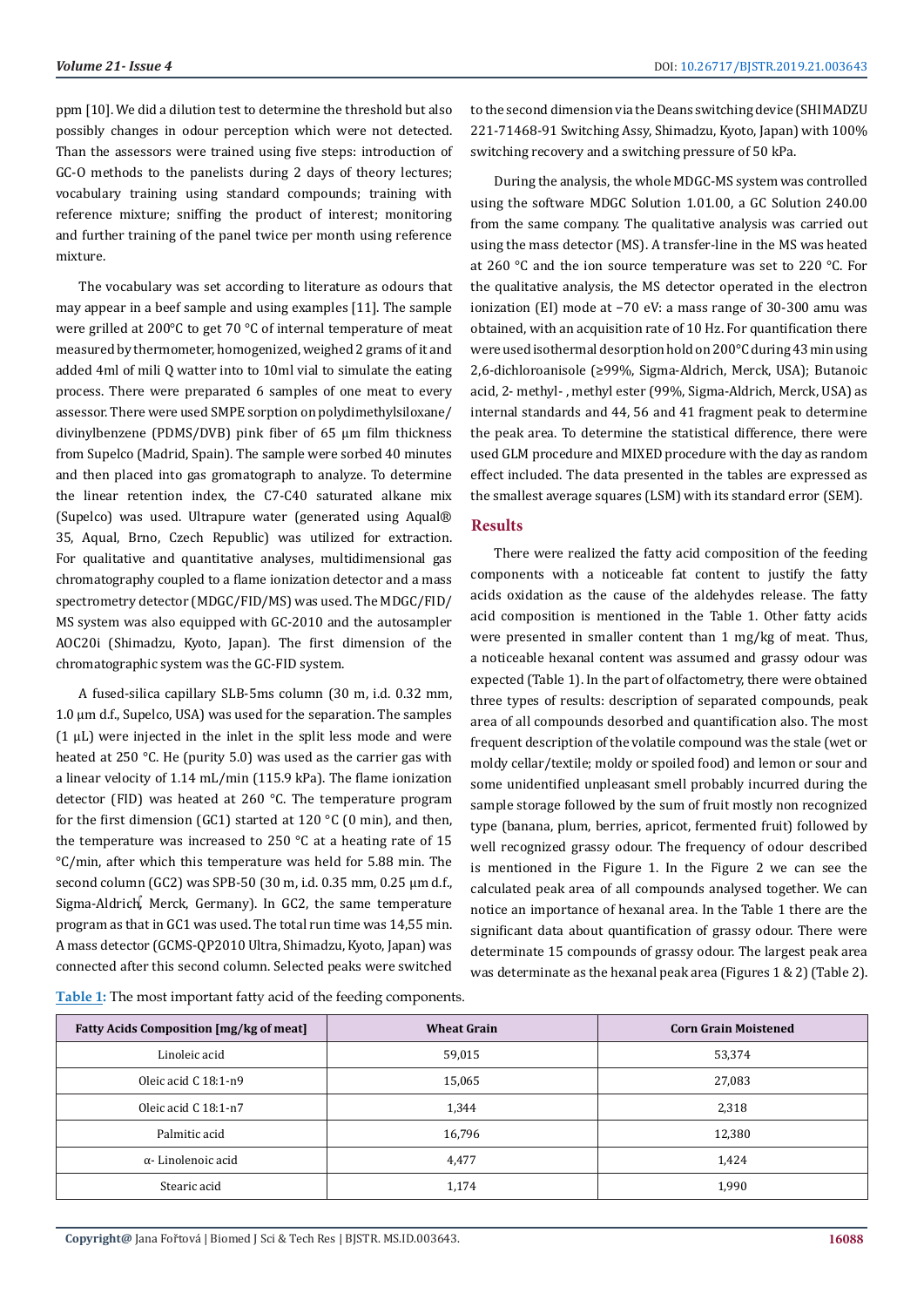|               | <b>Retention time</b> | <b>Retention index</b> | <b>Estimate</b> | <b>SE</b> | P-value |
|---------------|-----------------------|------------------------|-----------------|-----------|---------|
| Compound 1    | 15.108                | 737                    |                 |           |         |
| Pyridine      | 15.572                | 750                    | 36155           | 17189     | 0.0516  |
| Compound 3    | 16.201                | 771                    |                 |           |         |
| Hexanal       | 17.23                 | 804                    | 455706          | 103563    | 0.0004  |
| Compound 5    | 20.092                | 905                    |                 |           |         |
| Compound 6    | 22.311                | 999                    |                 |           |         |
| Nonanal       | 24.314                | 1089                   | 132253          | 17140     | < 0001  |
| Compound 8    | 25.002                | 1121                   |                 |           |         |
| Compound 9    | 26.071                | 1170                   |                 |           |         |
| Dodecane      | 26.188                | 1175                   | 3979.58         | 861.76    | 0.0003  |
| Compound 11   | 26.321                | 1185                   |                 |           |         |
| Compound 12   | 27.V                  | 1248                   |                 |           |         |
| Decanoic acid | 28.802                | 1316                   | 6037.41         | 2264.40   | 0.0169  |
| Compound 14   | 29.453                | 1349                   |                 |           |         |
| Compound 15   | 31.02                 | 1437                   |                 |           |         |

**Table 2:** Compounds of grassy odour [method used for calculation: LSM].